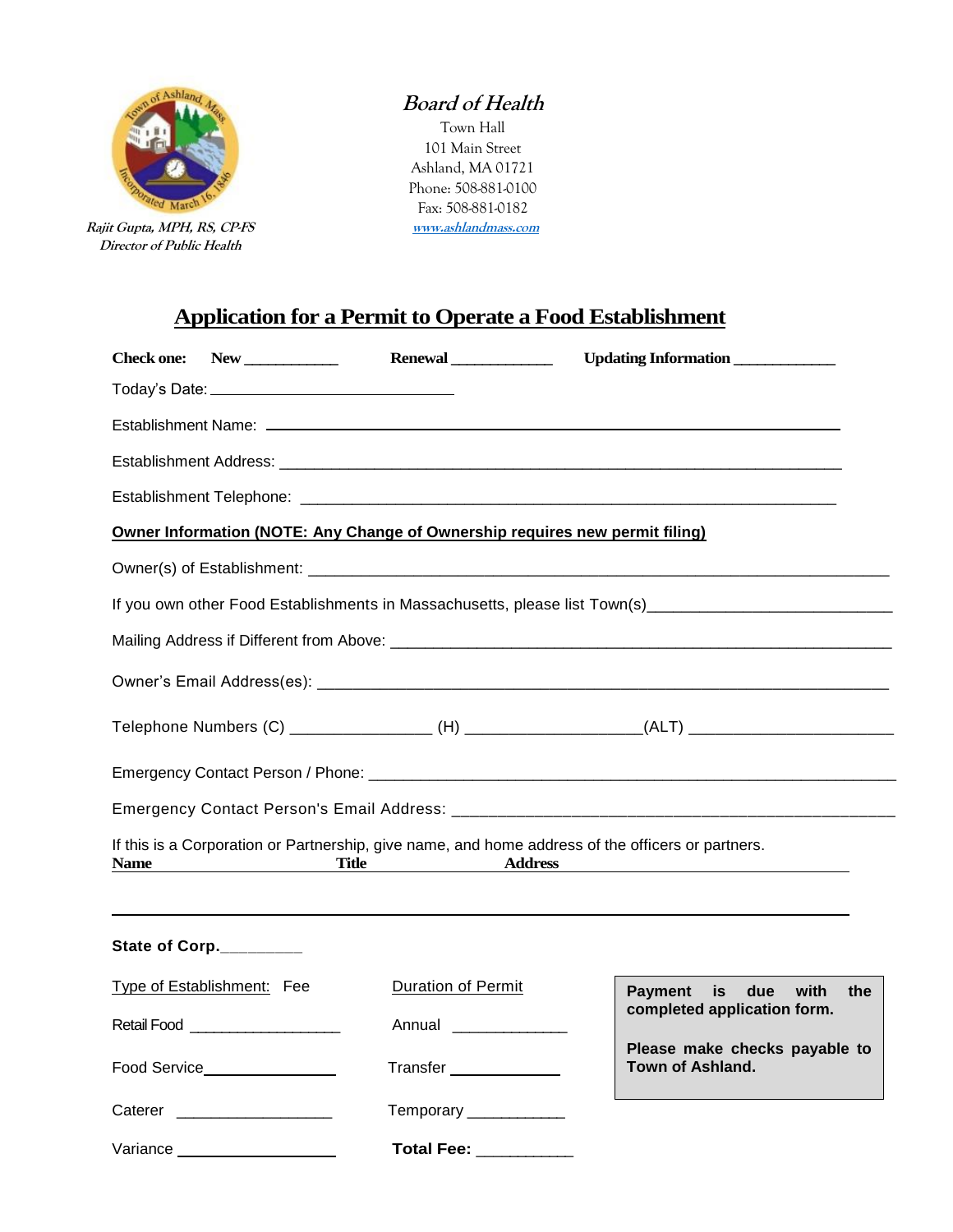#### **Establishment Information**

Water Source: \_\_\_\_\_\_\_\_\_\_\_\_\_\_\_\_\_\_\_\_ Sewage Disposal: \_\_\_\_\_\_\_\_\_\_\_\_\_\_\_\_\_\_\_

#### **Days and Hours of operation**

| Days of the week | <b>Operating Hours</b>         | Total Hours of operation per day |
|------------------|--------------------------------|----------------------------------|
|                  |                                |                                  |
| <b>Monday</b>    |                                |                                  |
| Tuesday          |                                |                                  |
| Wednesday        |                                |                                  |
|                  |                                |                                  |
| Thursday         |                                |                                  |
| Friday           |                                |                                  |
| <b>Saturday</b>  |                                |                                  |
| <b>Sunday</b>    |                                |                                  |
|                  | Total number of hours per week |                                  |

**Meals to be Served (Check all that Apply): Breakfast ( ) Lunch ( ) Dinner (** 

**Number of Seats:** \_\_\_\_\_\_\_\_\_\_\_\_\_\_ **Square Footage: \_\_\_\_\_\_\_\_\_\_\_\_\_\_\_\_**

Including all displays, sales areas, storage, and processing area.

#### **Does the establishment have person(s) trained in Anti-choking procedures (if 25 seats or more)**

**Yes \_\_\_\_\_\_\_\_ No \_\_\_\_\_\_\_\_\_**

#### **If yes, list below the name (s) of the trained staff(s) and number of hours they work at this establishment and the total number of hours covered by all anti choke trained staff:**

| # | Full name of the staff trained in anti-Choking                                                                                                                                                                                                   | Number of hours of work per week |
|---|--------------------------------------------------------------------------------------------------------------------------------------------------------------------------------------------------------------------------------------------------|----------------------------------|
|   |                                                                                                                                                                                                                                                  |                                  |
| 2 |                                                                                                                                                                                                                                                  |                                  |
| 3 |                                                                                                                                                                                                                                                  |                                  |
| 4 |                                                                                                                                                                                                                                                  |                                  |
| 5 |                                                                                                                                                                                                                                                  |                                  |
|   | Total number of hours covered by all of the staff members trained in anti-<br>choking procedure per week. This must be at least equal to the total<br>number of operating hours per week. Submit copies of the proof for<br>anti-choke training. |                                  |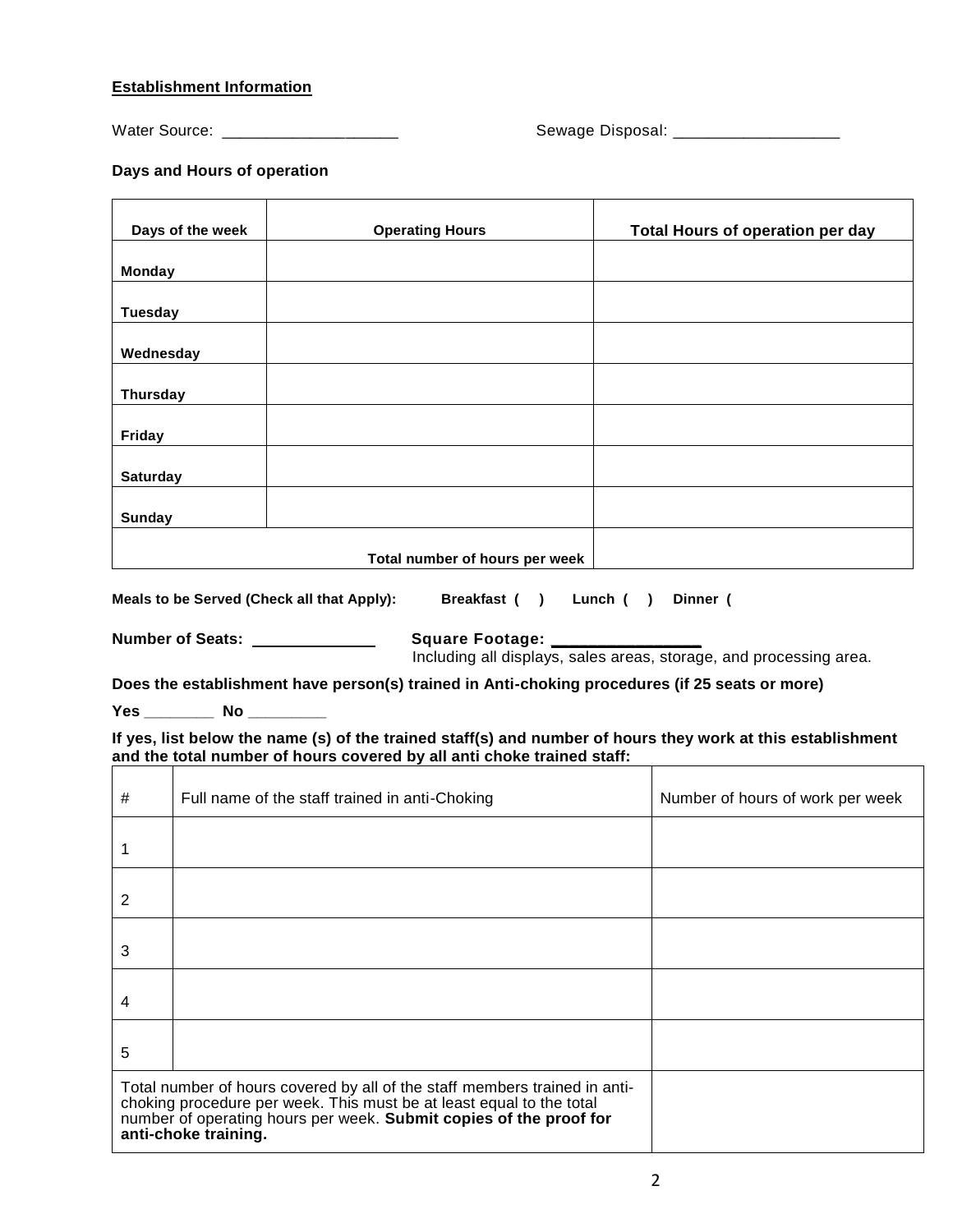List the Names and details of Certified Food Managers who are registered with Ashland Board of Health. Minimum Requirement: One person onsite with greatest hours in work or volunteer position.

| #                                                                                              | <b>Certified Food Manager's Full Name</b> | Certificate # | <b>Employment /</b><br><b>Volunteer status-</b><br><b>Full Time/ Part Time/</b><br><b>Volunteer</b> | Indicate the<br>number of hours<br>of work /week |
|------------------------------------------------------------------------------------------------|-------------------------------------------|---------------|-----------------------------------------------------------------------------------------------------|--------------------------------------------------|
|                                                                                                |                                           |               |                                                                                                     |                                                  |
| $\mathbf{2}$                                                                                   |                                           |               |                                                                                                     |                                                  |
| 3                                                                                              |                                           |               |                                                                                                     |                                                  |
| Total number of hours per week covered by all of the CFM's at this establishment               |                                           |               |                                                                                                     |                                                  |
| What percentage of the weekly hours of business is covered by the CFMs at the<br>establishment |                                           |               |                                                                                                     |                                                  |

#### **Attach additional sheets for additional listing of Certified Food Managers**

| # | Names of Employees Trained in Allergen Awareness: |  |  |
|---|---------------------------------------------------|--|--|
|   |                                                   |  |  |
| c |                                                   |  |  |

#### *If there is a change in:*

- a) *The ownership;*
- b) *The name of the emergency contact person;*
- c) *The telephone number or email address of the emergency contact person;*

\_\_\_\_\_\_\_\_\_\_\_\_\_\_\_\_\_\_\_\_\_\_\_\_\_\_\_\_\_\_\_\_\_\_\_\_\_\_\_\_\_\_\_\_\_\_\_\_\_\_\_\_\_\_\_\_\_\_\_\_

- d) *The corporate officers or their address;*
- e) *The list of Certified Foods Managers;*
- f) *The Certified Food Manager's work status as full time or part time, or volunteer service:*

#### *\*You agree to notify in writing to the Board of Health when such changes take effect***.**

Pursuant to M.G.L. Ch. 62 C, Sec 49A, I certify under the penalties of perjury that I, to the best knowledge and belief, have filed all State tax returns and paid all State and Local taxes required under law.

Signature of Individual or Corporate Officer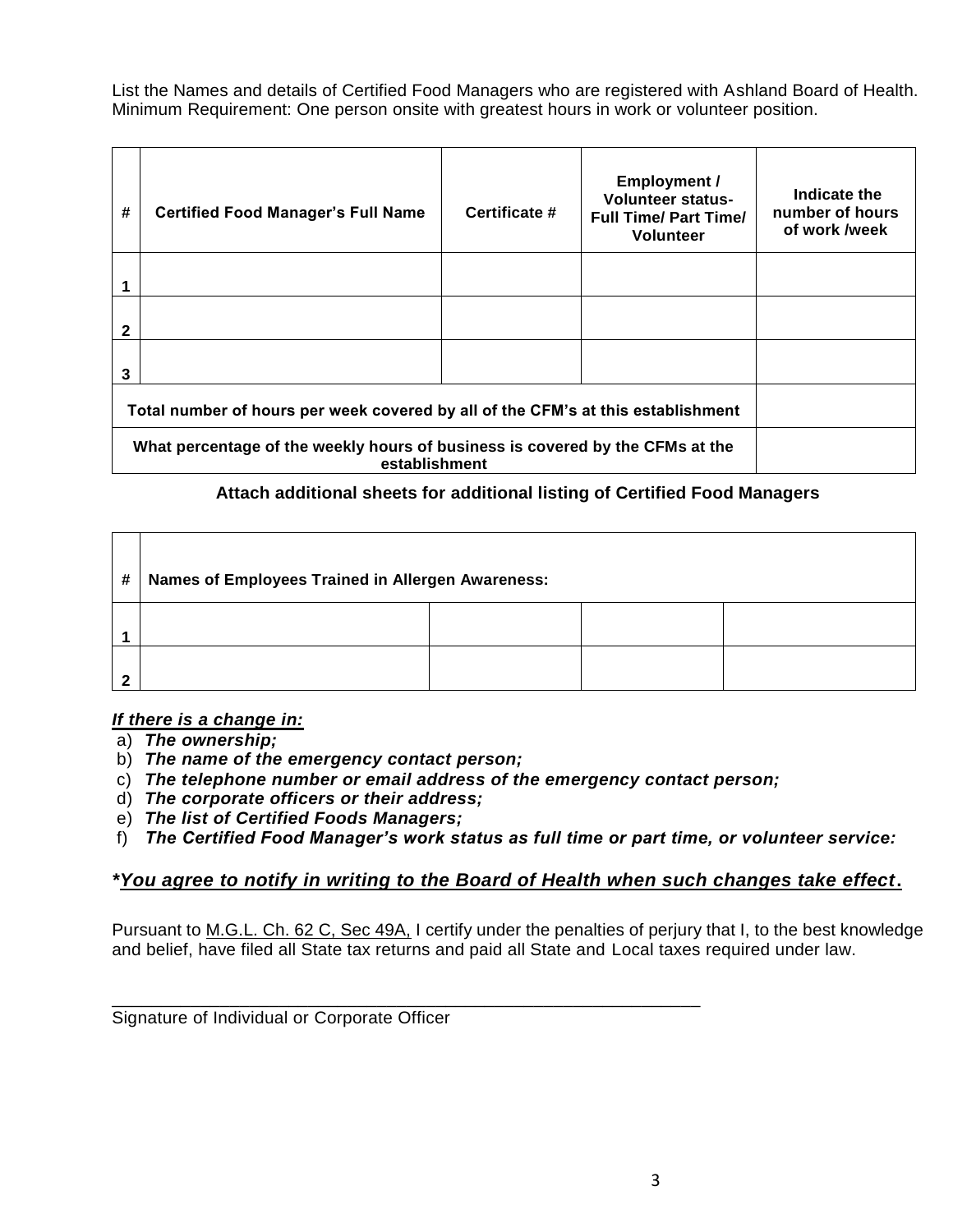## **Certified Food Manager – Statement of Fact**

# **(Submit one copy per CFM make additional copies of this page for additional CFMs if any or to submit any changes in the CFM or CFM's work hours.**

|                                      | I, tull name) am a Certified Food Manager registered                                     |  |
|--------------------------------------|------------------------------------------------------------------------------------------|--|
|                                      | with the Ashland Board of Health. My Certificate number is ______________________ and it |  |
|                                      | expires on ________________. I have been contracted to work or volunteer at              |  |
|                                      | (name of establishment where you are currently                                           |  |
|                                      | (address of the establishment)                                                           |  |
| as a full time/part time/volunteer ( | hours / per week) Certified Food Manager.                                                |  |

I do/do not work at other food establishments owned by the same owner, for \_\_\_\_\_\_\_\_ hours per week.

Further, I do/do not work at other (not owned by this owner) food establishments for \_\_\_\_\_ hours per week.

I agree to notify the Ashland Board of Health in writing if I am no longer associated with any of the listed establishments as a Certified Food Manager or if my total number of hours of work per week changes.

**Under penalties of perjury, I state that the information listed above is true to my knowledge.**

| Signature      |  |  |
|----------------|--|--|
| Full Name:     |  |  |
| Date:          |  |  |
| Contact phone: |  |  |